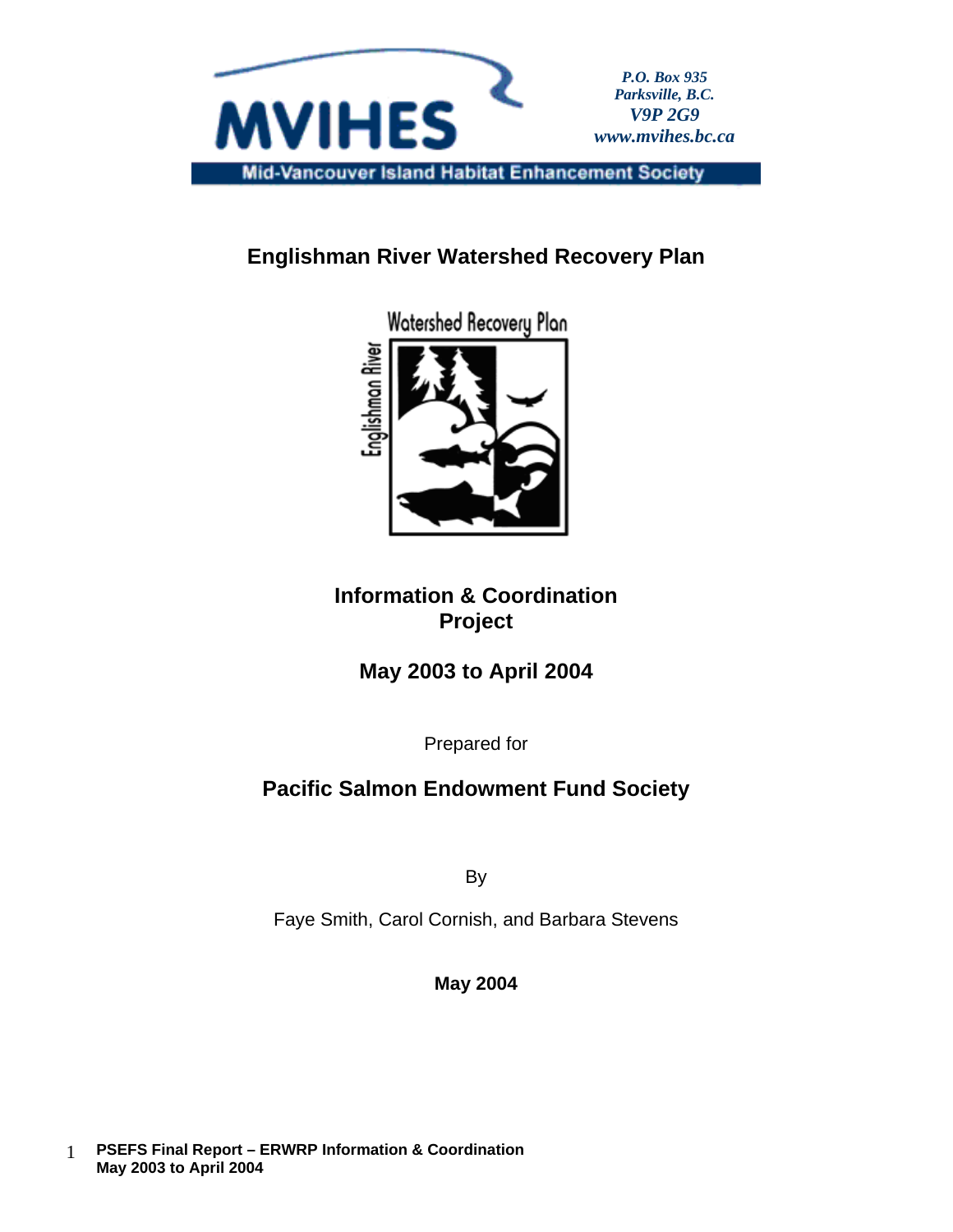## **SUMMARY**

• MVIHES

The Mid-Vancouver Island Habitat Enhancement Society's (MVIHES) mandate is to promote and undertake fish habitat stewardship, restoration and enhancement, and stewardship and education in the mid-Vancouver Island area. All who live and work in the watershed can help to have a positive impact by becoming stewards of the land and watercourses. The Information and Coordination/Stewardship and Education team (MVIHES) of the Plan has been raising awareness about numerous environmental issues, sponsoring lectures and providing opportunities for citizens to become involved. Through the efforts of many volunteers and the support of local residents and businesses, the MVIHES has been able to promote community involvement and participation in many activities which will aid in the restoration of the Englishman River watershed.

The MVIHES has helped to coordinate restoration projects being carried out by other partners in the Plan through hosting the Community Round Table and the Steering Committee meetings as well as by direct contact. MVIHES is also compiling a data base for restoration reports and other relevant information concerning the Englishman River. We provide the contact between the Community Round Table and the PSF as well as provide a visible presence in the community at large.

• The Project

The objectives--to coordinate and disseminate information regarding the Englishman River Watershed Recovery Plan (ERWRP) progress and opportunities for participation, and to raise public awareness of the Recovery Plan--have been successfully met.

#### • ERWRP Newsletter

*The Englishman Patient* continue*s* to be a very important part of the project. Five newsletters were produced over the year. Each issue addressed different aspects of the Plan and highlighted the progress being made. *The Englishman Patient* is sent out to more than 100 people and organizations by email and post. Some are hand-delivered or dropped off at public locations and the remainder are available at our display table at community events.

**Special Events** 

#### Working Together for the Sake of the Salmon February 2004

A five-day event was held at the Parksville Civic & Technology Centre to highlight the Automotive Business Stewardship program and celebrate the community coming together to support salmon stewardship. The event included a gala opening ceremony, educational displays, interactive children's activities, a salmon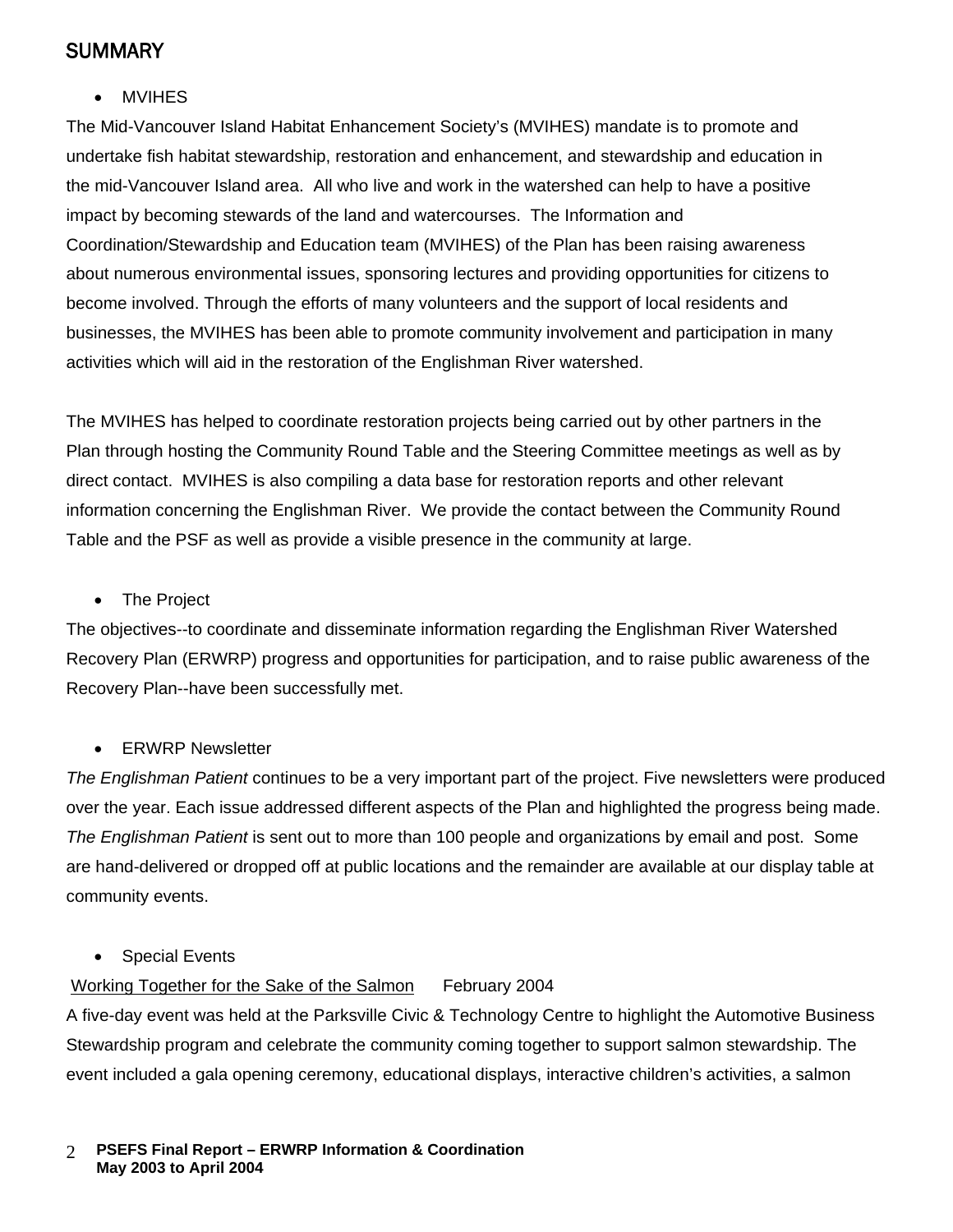BBQ, a children's choir performance, and three information presentations.

### • Community Events

MVIHES set up ERWRP information and displays at 7 community events throughout the area. Each of these events was attended by hundreds of local and visiting people who showed great interest in our work and appreciation for the knowledge they had gained. The new brochures that were produced this year have been popular with the public.

## • Beyond the Community

MVIHES has established a relationship with the graduate school of Landscape Architecture at UBC. We worked closely with one student last year to produce the Community Stewardship brochure and the Rural Land Stewardship brochure. Other graduate students have been directed to our area to search out possible thesis topics. One of their professors, Will Marsh, is a leader in the field and has a keen interest in this part of the Island. MVIHES has used the ERWRP template to initiate a Little Qualicum River Watershed Round Table. We provided information to BC Outdoors magazine which is publishing an article this summer on the Englishman River.

### • Website

An extensive section on the Englishman River Watershed Recovery Plan on the MVIHES website (www.mvihes.bc.ca) is helping it continue to be a very useful source of up-to-date information and reports on the recovery plan process.

### • Media

There have been many contacts with the media over the past year providing coverage of special events and projects, and we have created photo opportunities and press notices. The Automotive Business Stewardship project alone generated a total of 26 print, TV, and Radio reports on the project and the efforts of the Recovery Plan. At least one of the Cable TV clips continues to be aired.

• Community Participation

An important part of the Recovery Plan is community participation and decision-making. To accomplish this goal MVIHES organized meetings of the Community Roundtable. This group met 6 times over the last year to review progress and give input to future projects. The Steering Committee met 7 times over the year to implement recommendations from the Round Table and to review applications for funding. This committee assists proponents on project development, if required, and makes recommendations for the allocation of funds to the PSEF Technical Committee.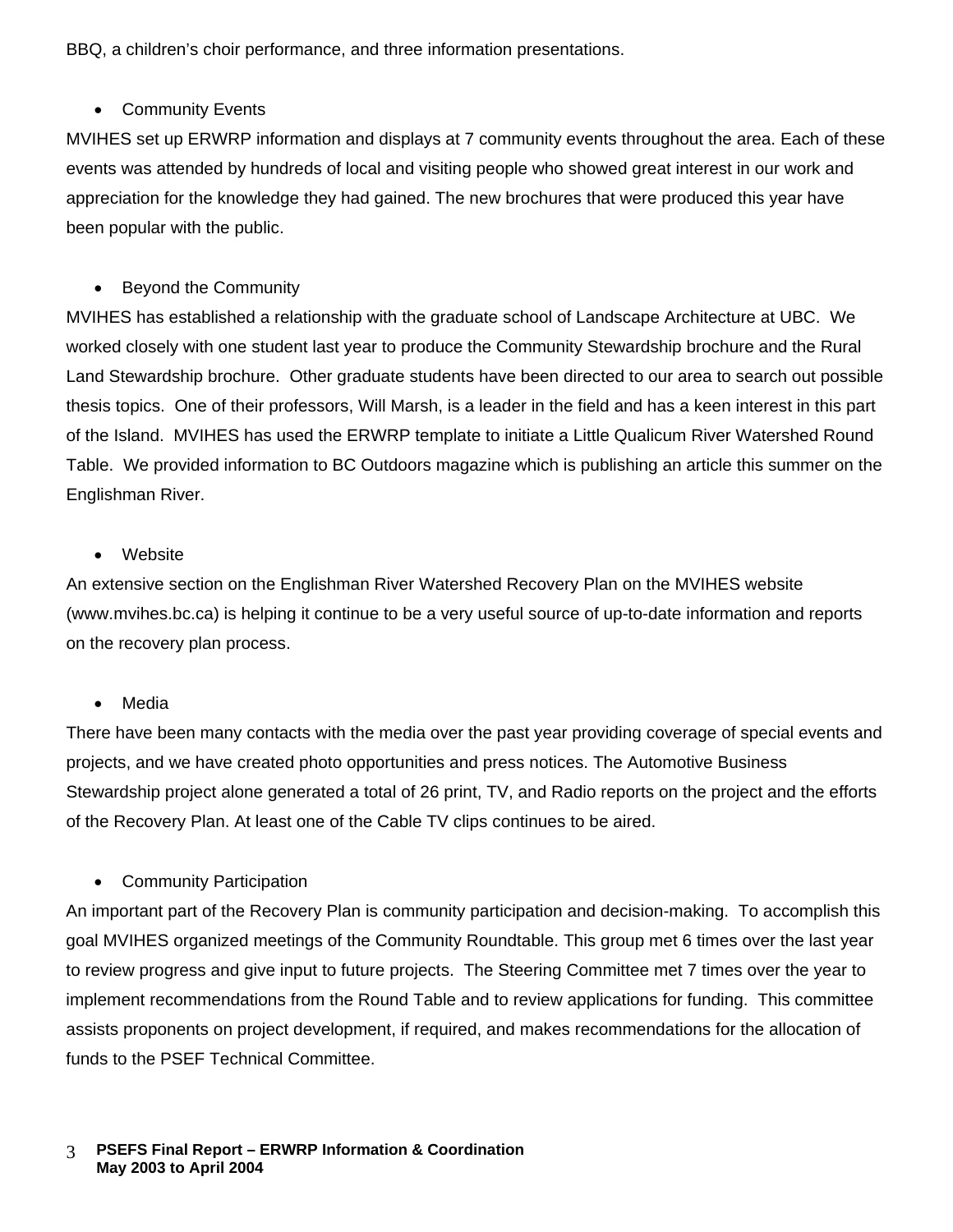## • Fund Raising

MVIHES has been very successful at raising additional money for Stewardship and Education projects for the Englishman River. Project funds were received from the Regional District of Nanaimo Parks & Recreation, Real Estate Foundation of BC, Shell Environmental Fund, TD Friends of the Environment, Parksville Qualicum Community Foundation, and Environment Canada's EcoAction Program, Public Involvement Program (DFO).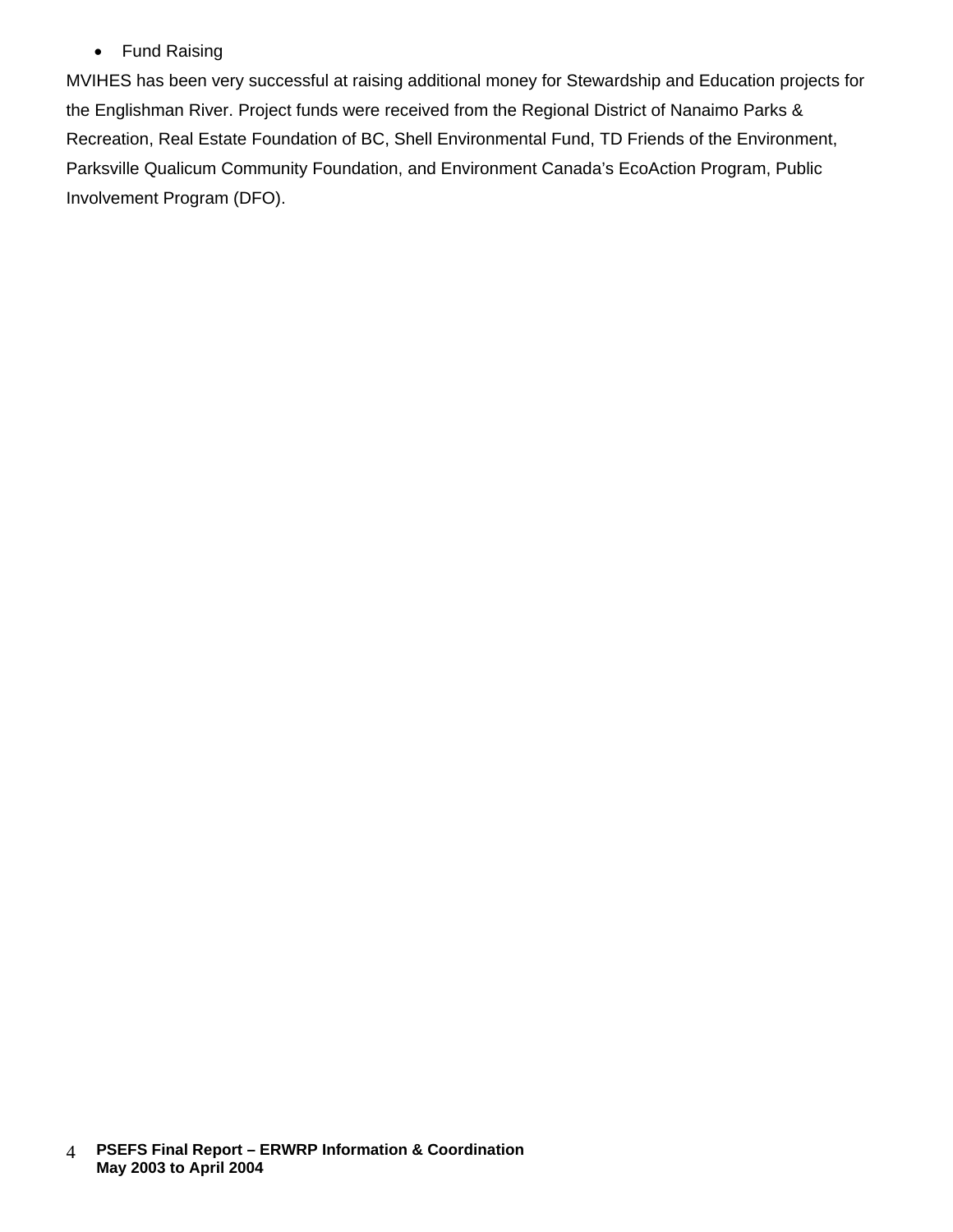## **TABLE OF CONTENTS**

| ACTIVITIES BY MONTH (Information & Coordination, Stewardship & Education)5 |  |
|----------------------------------------------------------------------------|--|
|                                                                            |  |
|                                                                            |  |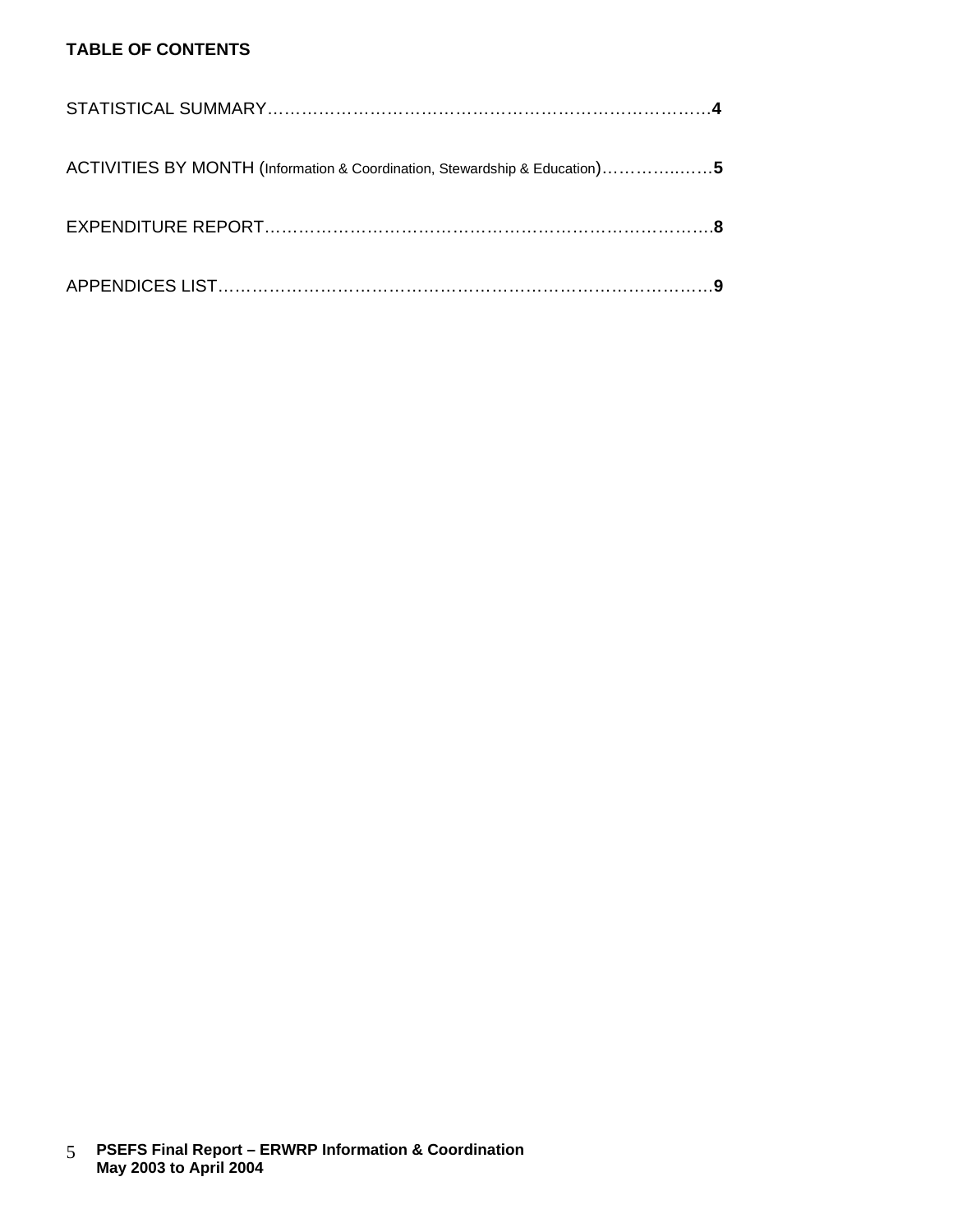# Statistical Summary

### PSEFS Final Report –

The MVIHES contracted with the PSEFS to perform, or to administer on the PSEFS' behalf the performance of, the following ERWRP-related tasks:

- **1.** Providing administrative support to ERWRP's Community Round Table (RT) and any RT subcommittees;
- **2.** Liaising with the PSEF on ERWRP's and the RT's behalf;
- **3.** Publication of an ERWRP newsletter;
- **4.** Undertaking ERWRP's public and media relations, including organizing and participating in public awareness, community, and media events;
- **5.** Maintaining ERWRP's Internet presence by forwarding ERWRP updates to the PSEF;
- **6.** Developing and implementing an ERWRP "other funding sources" strategy;
- **7.** Undertaking community stewardship and education activities.

The MVIHES carried out its contractual obligations as follows:

- **1. i.** The MVIHES prepared an agenda, notified members, facilitated, and circulated minutes for **4 RT** meetings whose average attendance was **20**
- **ii.** The MVIHES prepared an agenda, notified members, facilitated, and circulated minutes for **6 RT Steering Committee** meetings whose average attendance was **9**

**2.** The MVIHES maintained regular contact by telephone and e-mail with the PSEFS on behalf of the RT, the RT Steering Committee, and ERWRP Project Proponents throughout the year

**3.** The MVIHES researched, wrote, and published **5 issues** of ERWRP's 4-page newsletter, *The Englishman Patient*, **100 copies** of each issue were e-mailed or posted to a subscription list, dropped of at public locations, and distributed at public events

- **4. i.** The MVIHES organized **1 five-day long "special event"** for ERWRP (**600** attended/and participated)
	- **ii.** The MVIHES prepared display and written materials for and attended **7 public community events** attended by a total of some **2,500** people

**iii.** The MVIHES made ERWRP presentations at **7 community meetings** (1 school class, 5 community groups, 1 salmon conference)

**iv.** The MVIHES generated **22 media stories**, including **2 TV**, **2 radio** and **18 Newspaper 5.** The MVIHES provided updates to the extensive ERWRP section on its own website [\(http://mvihes.bc.ca\)](http://mvihes.bc.ca/);

- **6.** The MVIHES received additional funding from **7** other funding agencies for Stewardship and Education activities in the last year for a total of **\$30,443**
- **7. i.** The MVIHES organized and presented a total of 8 stewardship & education workshops and activity days over the year (Streamkeeper course, Storm drain marking (2), Shoreline/estuary awareness presentation, Junior streamkeepers activity day, Rural Land Stewardship workshop, Riparian workshop and planting blitz, Elementary school visit to the side channel, interpretive walk along the Englishman River (300 attended)

 **ii.** The MVIHES researched and produced a total of **5** ERWRP brochures (The Recovery Plan, Community Stewardship, Rural Land Stewardship, Riparian Stewardship, Automotive Business Stewardship)

 **PSEFS Final Report – ERWRP Information & Coordination May 2003 to April 2004** 6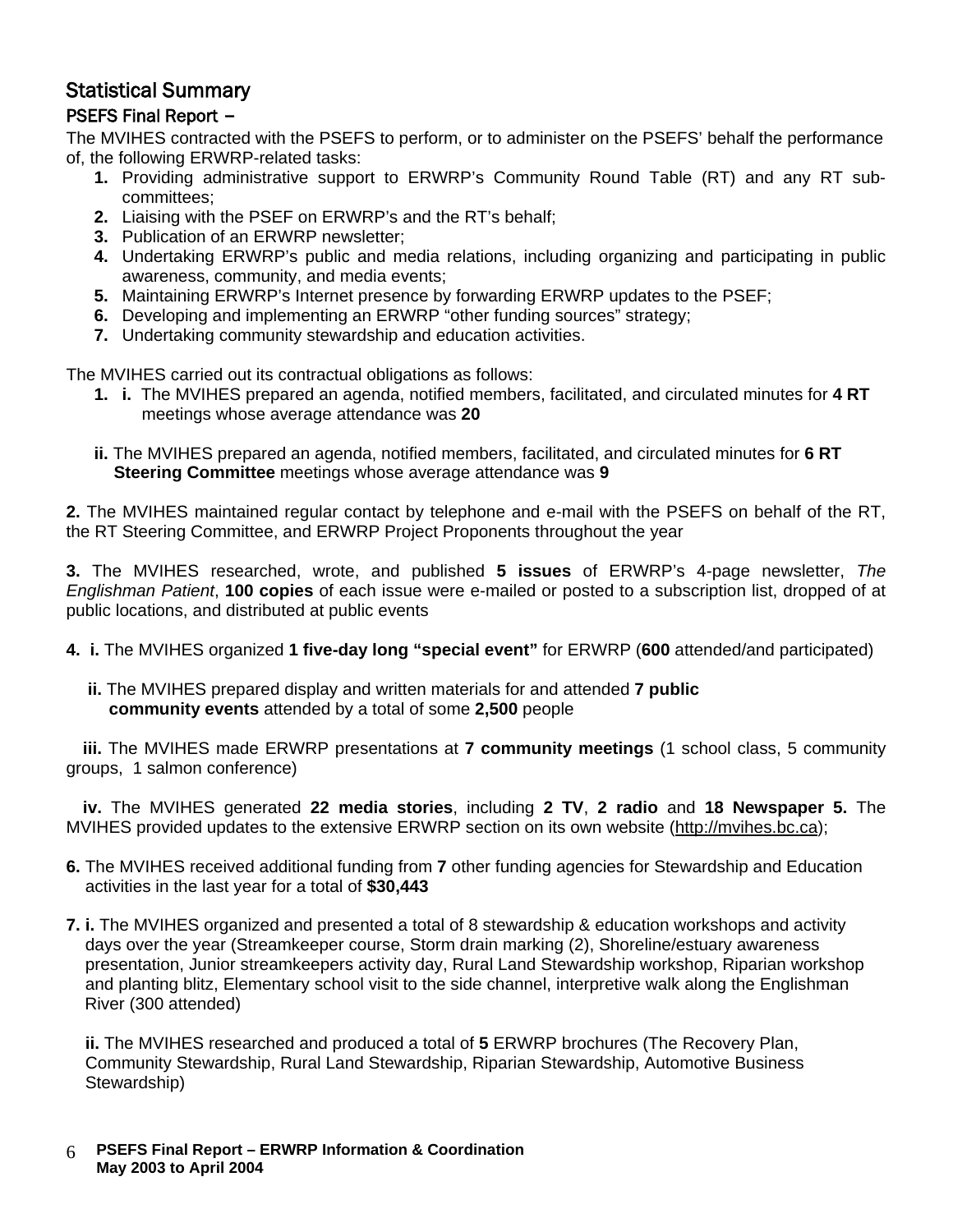#### **INFORMATION & STEWARDSHIP ACTIVITIES:**

#### **May 2003**

- Displays and presentation at the PSF conference, Vancouver
- Education & Awareness:
	- Airport Days, Qualicum Beach (>500 attended)<br>- Family Days, Qualicum Beach (>1000 attended
	- Family Days, Qualicum Beach (>1000 attended)
	- Information presentation to the PQ Foundation

#### **June 2003**

- Represented ERWRP at the South Coast Steelhead Coalition meeting
- Education & Awareness:
	- Streamkeepers certification Course held in Errington (Morison Creek).
	- "Baywatch" shoreline/estuary awareness presentation, Parksville (>50 attended).

### **July 2003**

- Research historical photos and information about the Englishman River watershed.
- The **Englishman Patient newsletter** written, produced and distributed -100 copies (Appendix 1).
- Organized and facilitated ERWRP Steering Committee meeting; distributed minutes (8 attended).
- Education & Awareness:
	- Storm drain marking with Japanese exchange students, Parksville.
	- Research and development of an **ERWRP information brochure** (Appendix 1).

### **August 2003**

- Research and development of Automotive Business Stewardship Project.
- Attended PSF Barbeque, Parksville. Distributed newsletter and brochure.
- Education & Awareness:
	- French Creek Kids Fishing Derby (>300 attended).
	- Kidfest, Parksville (>1000 attended).
	- Hi Neighbour Day, Errington (>200 attended).
	- Produced a Power Point presentation.
	- ERWRP activities update.

### **September 2003**

- Organized agenda and facilitated ERWRP Roundtable meeting; distributed minutes (19 attended).
- Organized and facilitated ERWRP Steering Committee meeting; distributed minutes (9 attended).
- Completed final versions of seven (7) Best Management Practices Guidebooks for the automotive sector.

- Automotive Business project Steering Committee meeting (Representatives from ERWRP, MWLAP, DFO, the city of Parksville, the Regional District of Nanaimo, the Parksville & District Chamber of Commerce, and one automotive business attended a meeting to give input and guidance into the project).

- Education and Awareness:
	- ERWRP information display and interactive displays at Rivers Day, Little Qualicum River (>100 attended) MVIHES provided: \* Fish dissection \* Salmon Wheel of Fortune
		- \* Interactive Salmon Circle of Life bracelets \* ERWRP information Displays
			- \* Interpretive walks (fisheries biologist)
- **PSEFS Final Report – ERWRP Information & Coordination May 2003 to April 2004** 7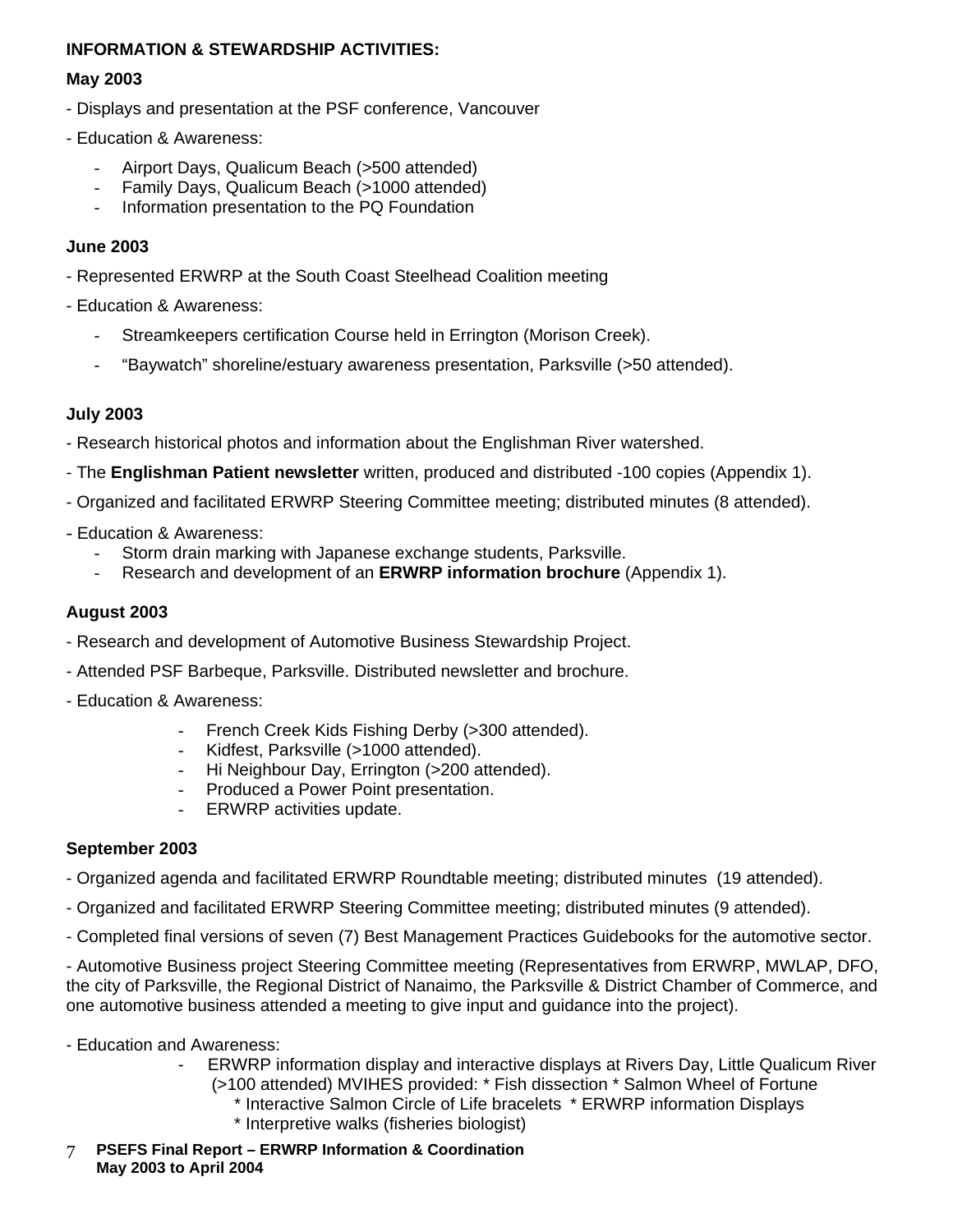### **INFORMATION & STEWARDSHIP ACTIVITIES: (cont.)**

#### **October 2003**

- Recovery Plan update to PSF (other funding received).
- The **Englishman Patient newsletter** written, produced and distributed (100 copies).
- Education and Awareness:
	- Set up a display at the Nature Trust event on the Englishman River (Block 602 land purchase).
	- Storm drain marking with Girl Guides and Leaders in Training, Parksville.
	- Research and development of a **Community Stewardship** brochure (Appendix 1).

#### **November 2003**

- Organized agenda and facilitated ERWRP Roundtable meeting; distributed minutes (15 attended).
- Education and Awareness:
	- Research, development and production of an **Automotive Business Stewardship** brochure (Appendix 1).

#### **December 2003**

-Organized and facilitated ERWRP Steering Committee meeting; distributed minutes (10 attended).

- The **Englishman Patient newsletter** written, produced and distributed (100 copies).
- Education and Awareness:
	- Put together 50 Product and Resource information packages for automotive businesses.

#### **January 2004**

- Organized and facilitated ERWRP Steering Committee meeting (10 attended).
- Collected Proposals and distributed them to the Technical Review Committee and Steering Committee.
- Received and recorded 2004/05 ERWRP proposals.
- Assisted at PSF banquet.
- Research, development and production of a **Riparian** brochure (Appendix 1).

- Automotive Business project Steering Committee meeting (Representatives from ERWRP, MWLAP, DFO, the city of Parksville, the Regional District of Nanaimo, the Parksville & District Chamber of Commerce, and one automotive business attended a meeting to give input and guidance into the project).

#### **February 2004**

- Organized and facilitated two (2) ERWRP Steering Committee meetings; distributed minutes (10 attended).

- Project development: Automotive Business Stewardship in Area F (Upper watersheds).
- Project development: funding proposals for Stewardship & Education projects for 2004.
- **The Englishman Patient newsletter** written, produced and distributed (100 copies).
- Water quality testing in the lower watershed: water and soil samples taken at 5 storm drain outfall sites.
- Education and Awareness:
- **PSEFS Final Report – ERWRP Information & Coordination May 2003 to April 2004** 8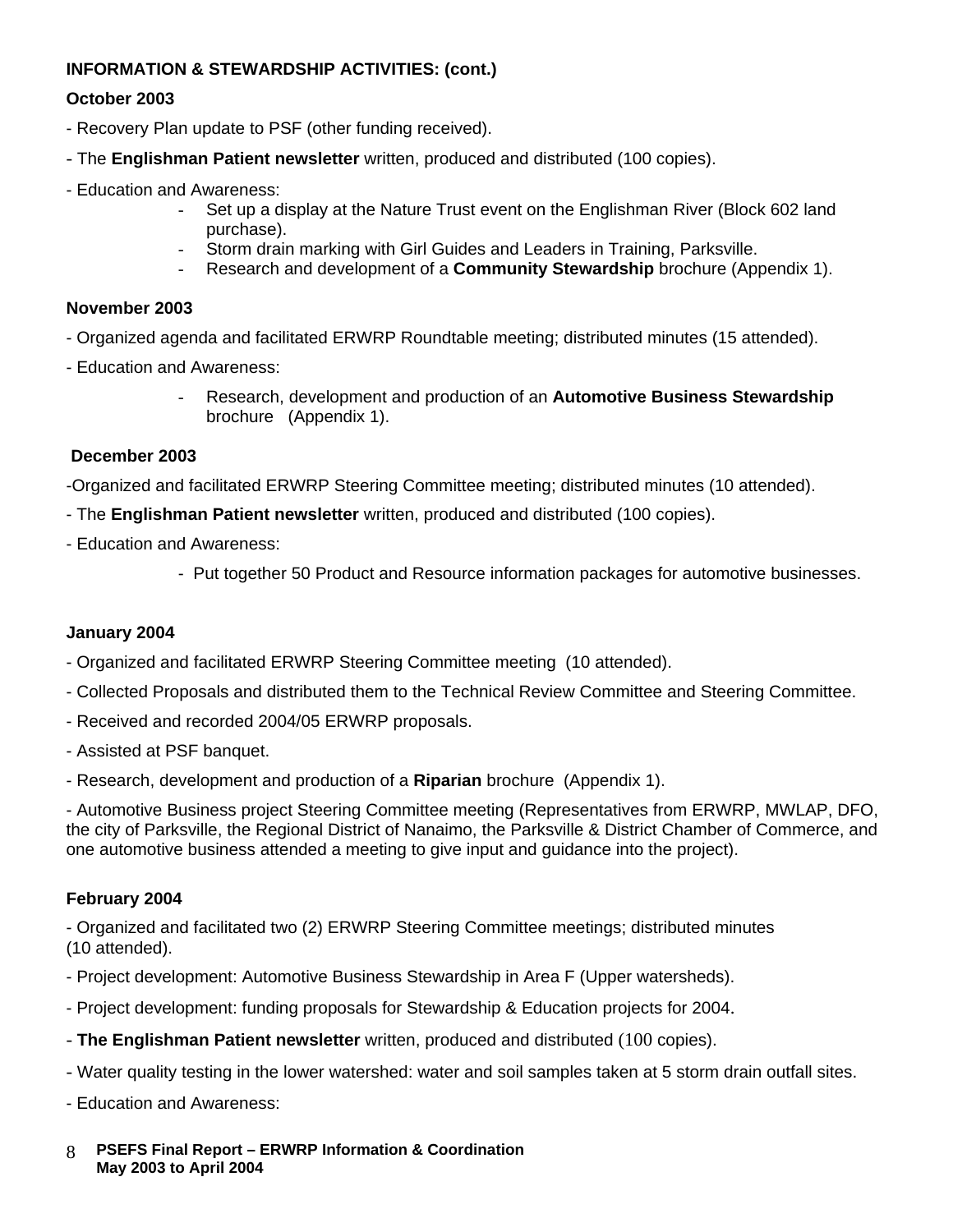Research, development and production of a **Rural Land Stewardship** brochure (Appendix 1).

### **INFORMATION & STEWARDSHIP ACTIVITIES: (cont.)**

#### **February 2004 (cont.)**

- Education and Awareness:

- Organized and facilitated the five-day event "Working Together for the Sake of the Salmon" (Appendix 3)
- Organized and facilitated 3 landowner site visits by a landscape designer.
- Power Point presentation to the Elks Club, Oceanside.
- Watershed model of watershed presented to students at Nanoose Elementary (nonpoint source pollution information).
- Organized and facilitated a Rural Land Stewardship workshop (Appendix 4).
- Presentation to the Ocean Idlers Car Club (automotive best management practises, Englishman River Recovery Plan)
- Organized and facilitated a Junior Streamkeepers Activity Day: Shelly Creek, Parksville (Appendix

#### **March 2004**

- Water quality testing in the lower watershed: water and soil samples taken at 3 storm drain outfall sites.
- Researched storm water by-laws for Automotive Business project (received Capital Regional District info.)
- Education and Awareness:
	- Research, development and production of a **Riparian Brochure** (Appendix 1).
	- Organized and facilitated a Riparian workshop and planting blitz on restoration site.
	- Organized and facilitated planting on side channel site.
	- Power Point presentation to the AM Rotary Club, Parksville. Designed and produced Automotive Business Stewardship plaques and decals for awards.
	- Research Water Awareness Program (salmon friendly lawns, septic socials)
	- Coordinated Little Qualicum River watershed meeting

## **April 2004**

- Education and awareness:
	- Organized and facilitated a field trip for 3 classes of Grade 1 & 2 students to visit the Englishman River hatchery and side channel.
	- -Organized ERWRP displays for Brant Festival, QB (three day event >1000 attended)
	- ERWRP Display at Earth Day in QB (> 50 attended)
	- **The Englishman Patient** written, produced and distributed (100 copies)

**Total Expenditures: Information/Coordination & Stewardship/Education**

 **PSEFS Final Report – ERWRP Information & Coordination May 2003 to April 2004** 9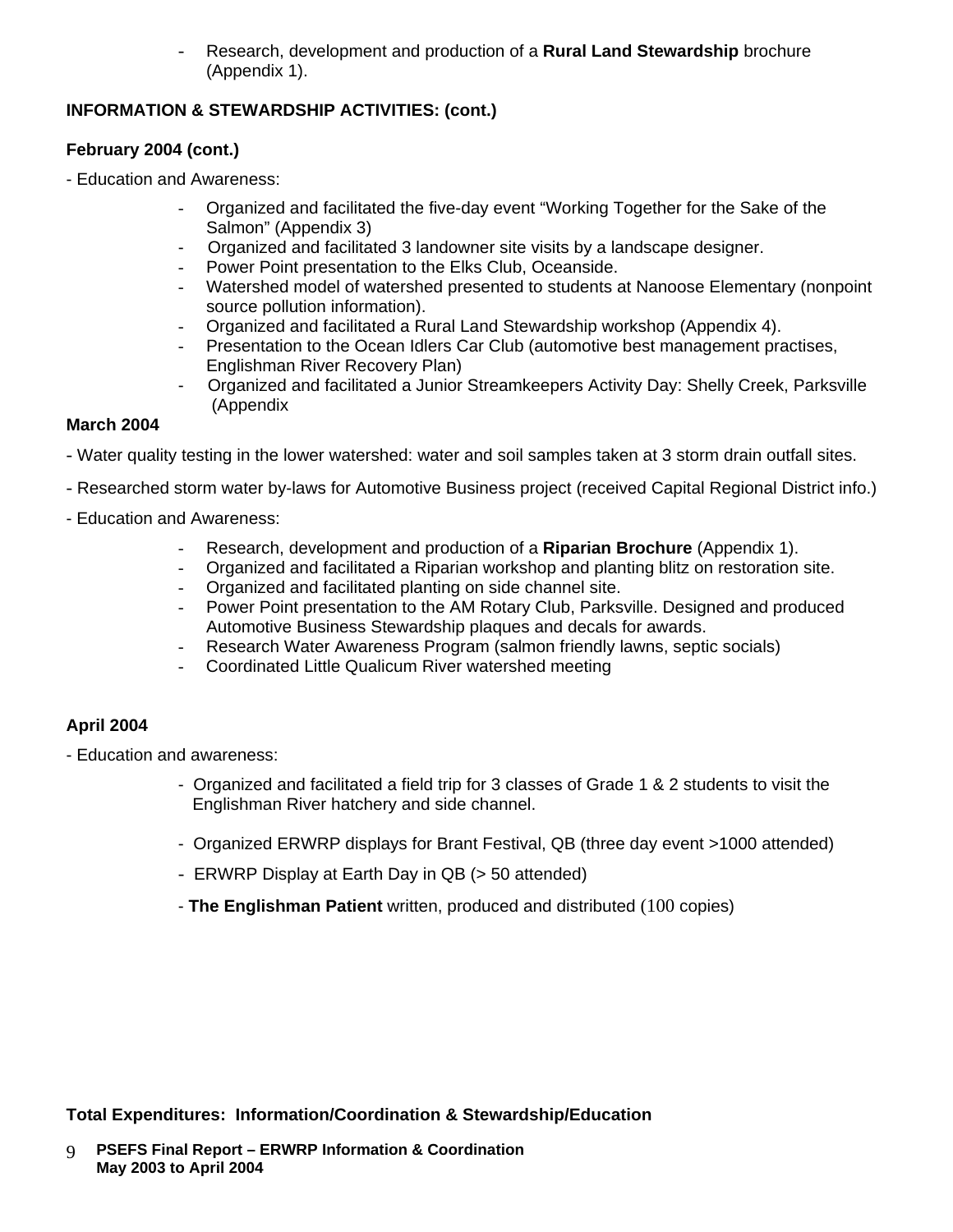|                                                     | <b>EXPENSES</b> |                    |                                   |                         |        |                           |             | <b>TOTAL</b>            | <b>TOTAL</b> * |                 |
|-----------------------------------------------------|-----------------|--------------------|-----------------------------------|-------------------------|--------|---------------------------|-------------|-------------------------|----------------|-----------------|
|                                                     | May-July        |                    | Aug-Oct                           | Nov-Jan                 |        |                           | Feb - April | <b>Expenditure</b><br>S | <b>Budget</b>  | Variance        |
|                                                     |                 |                    |                                   |                         |        |                           |             |                         |                |                 |
|                                                     |                 |                    |                                   |                         |        |                           |             |                         |                |                 |
|                                                     |                 |                    |                                   |                         |        |                           |             |                         |                |                 |
|                                                     |                 |                    |                                   |                         |        |                           |             |                         |                |                 |
|                                                     |                 |                    |                                   |                         |        |                           |             |                         |                |                 |
|                                                     |                 |                    |                                   |                         |        |                           |             |                         |                |                 |
| copying                                             |                 | \$                 | 304.24                            | \$                      | 73     | $\boldsymbol{\mathsf{S}}$ | 126         |                         |                |                 |
| Format/design                                       |                 | \$                 | 485.00                            |                         |        |                           |             |                         |                |                 |
| Writing/production                                  | 800.00<br>\$    | \$                 | 880.00                            | \$                      | 800    | \$                        | 800         |                         |                |                 |
| <b>Distribution</b>                                 |                 | \$                 | 150.44                            | \$                      | 68     |                           | 124.33      |                         |                |                 |
| <b>Newsletter</b>                                   | 800.00<br>\$    | $\mathbb{S}$       | 1,819.68                          | \$                      | 941    | \$                        | 1,050       | \$4,610.52              | \$7,400.00     | \$2,789.48      |
| <b>Website</b>                                      | \$<br>300.00    |                    |                                   |                         |        | \$                        | 631         | \$<br>930.59            | \$1,200.00     | \$<br>269.41    |
| <b>Video</b>                                        |                 | \$                 | 100.00                            | \$                      | 100    | \$                        | 790         | \$<br>989.50            | \$1,075.00     | \$<br>85.50     |
| rental                                              | \$<br>40.45     |                    |                                   | \$                      | 187    | $\mathbf{\$}$             | 361         |                         |                |                 |
| planning                                            | \$<br>640.00    | \$                 | 160.00                            | \$                      | 2,012  | \$                        | 2,676       |                         |                |                 |
| <b>Meetings</b>                                     | \$<br>680.45    | $\mathbf{\hat{s}}$ | 160.00                            | $\overline{\mathbf{s}}$ | 2,198  | \$                        | 3,037       | \$6,076.01              | \$3,200.00     | $-$ \$ 2,876.01 |
| <b>AWCS</b>                                         |                 |                    |                                   |                         |        | \$                        | 156         |                         |                |                 |
| <b>Public Awareness</b>                             |                 | \$                 | 600.00                            | \$                      | 580    | \$                        | 200         |                         |                |                 |
| <b>Publicity</b>                                    |                 | \$                 | 1,530.33                          |                         |        | \$                        | 70          |                         |                |                 |
| <b>Display Materials</b><br><b>Public Awareness</b> |                 | \$                 | 390.19<br>$\overline{$}$ 2,520.52 | \$                      | 580    | \$                        | 426         | \$3,526.19              | \$3,000.00     | $-5$<br>526.19  |
| <b>AWCS</b>                                         |                 |                    |                                   |                         |        | \$                        | 797         |                         |                |                 |
| Coordinator                                         | \$1,200.00      | \$                 | 1,800.00                          | \$                      | 1,500  | \$                        | 1,100       |                         |                |                 |
| Ass. Coordinator                                    | \$1,200.00      | \$                 | 900.00                            | \$                      | 1,100  | \$                        | 680         |                         |                |                 |
| <b>Bookkeeper</b>                                   | 400.00<br>\$    | \$                 | 370.00                            | \$                      | 756    | \$                        | 728         |                         |                |                 |
| Overhead                                            |                 | \$                 | 662.48                            | \$                      | 350    | \$                        | 907         |                         |                |                 |
| <b>Travel</b>                                       | 100.00<br>\$    | \$                 | 342.80                            | \$                      | 275    | \$                        | 123         |                         |                |                 |
| <b>Management</b>                                   | \$2,900.00      |                    | \$4,075.28                        | \$                      | 3,981  | \$                        | 4,335       | \$15,291.49             | \$17,700.00    | \$2,408.51      |
|                                                     | \$4,680.45      |                    | \$15,431.66                       | \$                      | 11,759 | \$                        | 14,914      | \$46,784.57             | \$46,785.00    | 0.43<br>\$      |
|                                                     |                 |                    |                                   |                         |        |                           |             |                         |                |                 |

\* This is the combined budget of \$30,335 from Pacific Salmon Foundation and \$16,450 from the Vancouver Foundation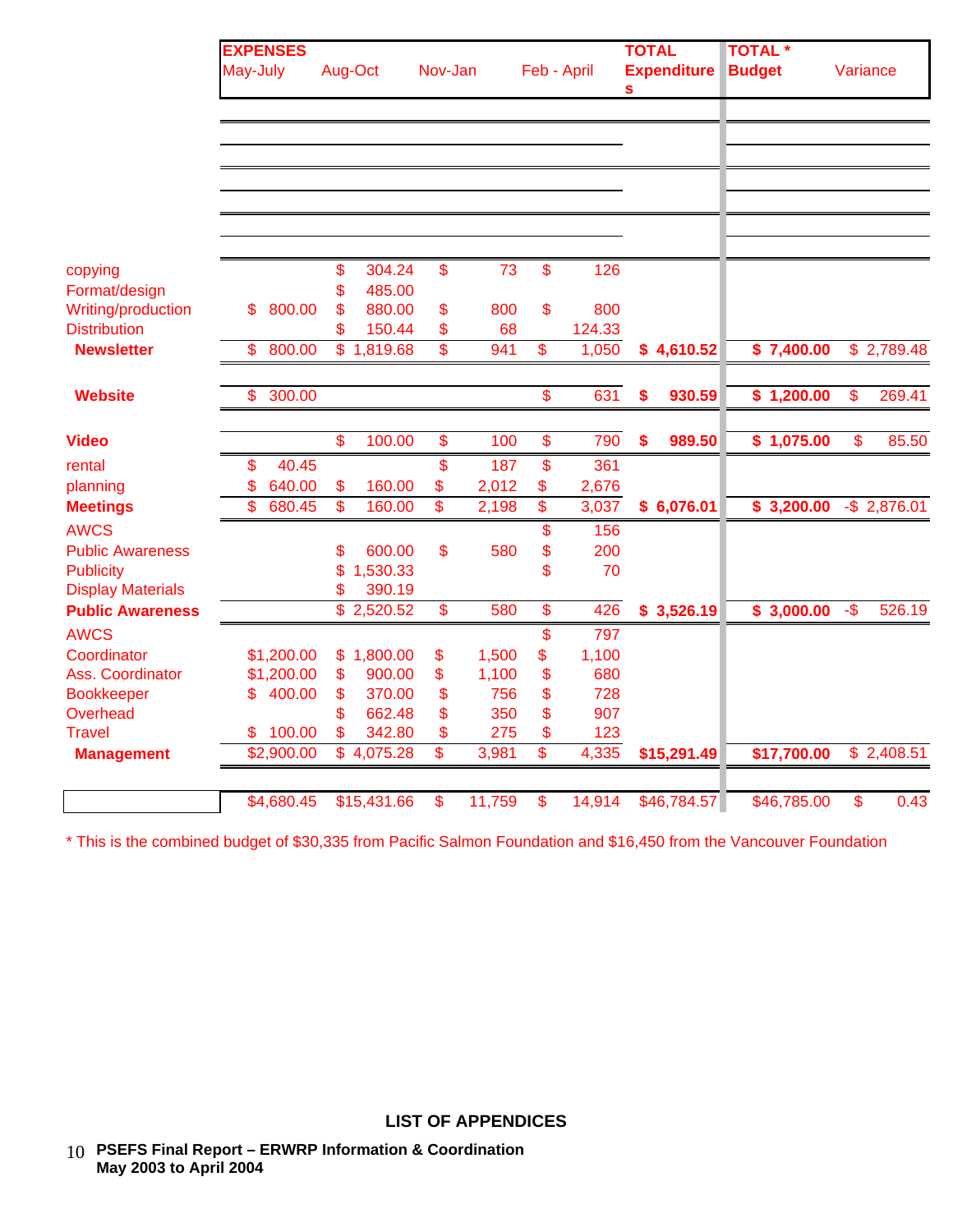- **Appendix 1 - Brochures**
- **Appendix 2 - Promotional Materials & Newspaper clippings**
- **Appendix 3 - Working Together for the Sake of the Salmon Event**
- **Appendix 4 - Rural Land Stewardship Workshop**
- **Appendix 5 - Junior Streamkeepers Activity Day**
- **Appendix 6 - 2004 Call for Proposals**
- **Appendix 7 - ERWRP Newsletters**

## **Appendix 1**

 **PSEFS Final Report – ERWRP Information & Coordination**  11  **May 2003 to April 2004**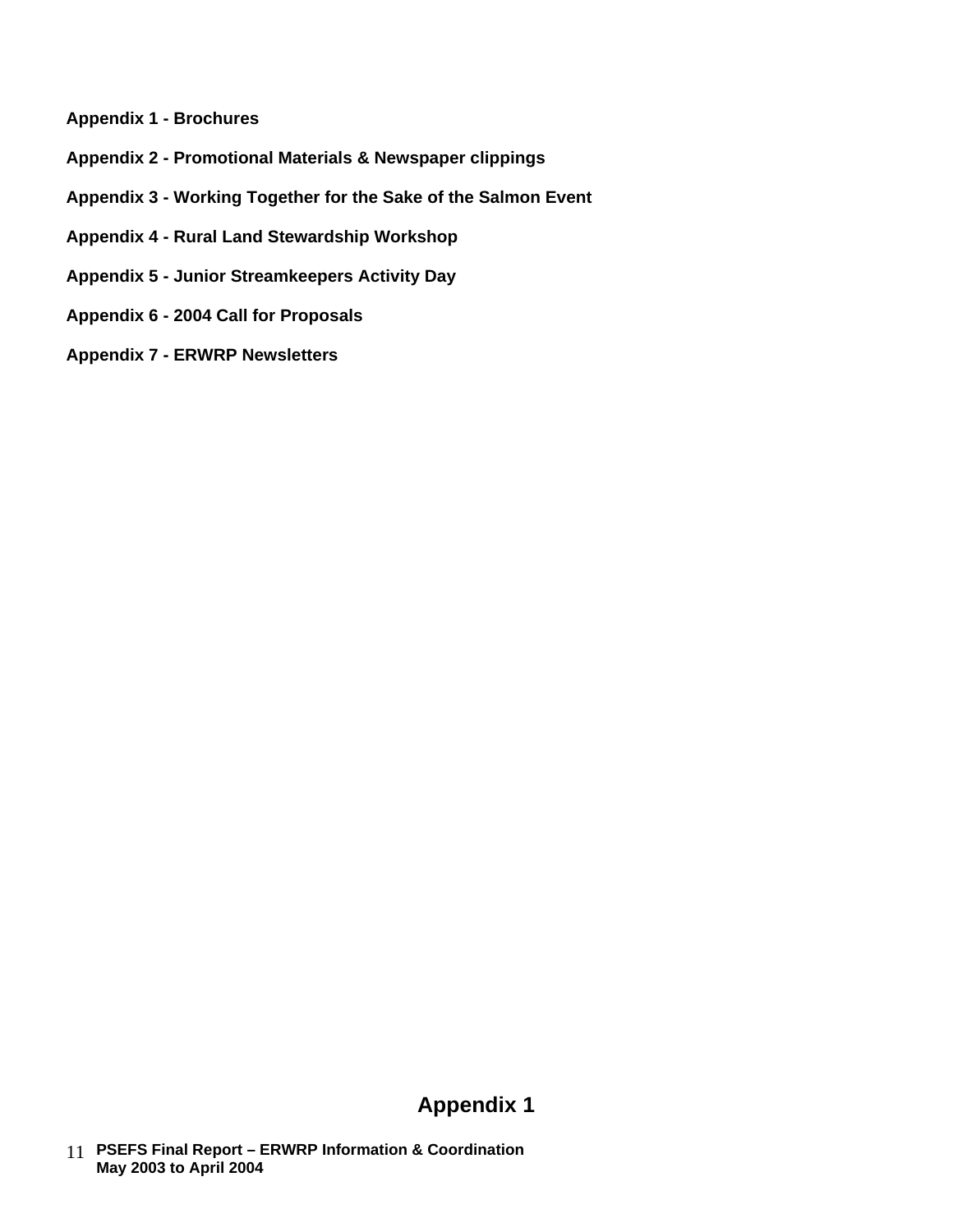## **Brochures**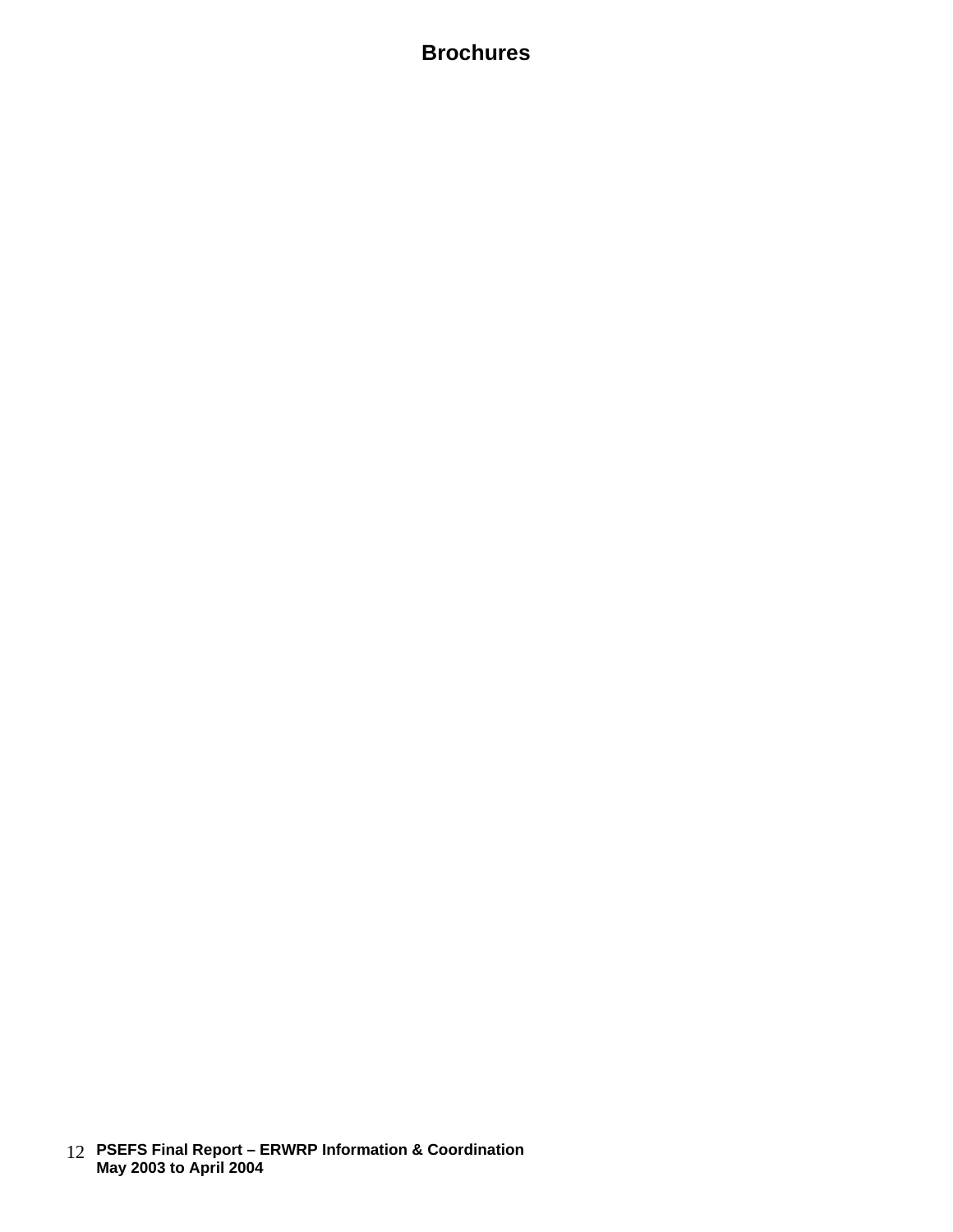## **Appendix 2**

**Promotional Materials & Newspaper clippings**

# **Appendix 3**

 **PSEFS Final Report – ERWRP Information & Coordination**  13  **May 2003 to April 2004**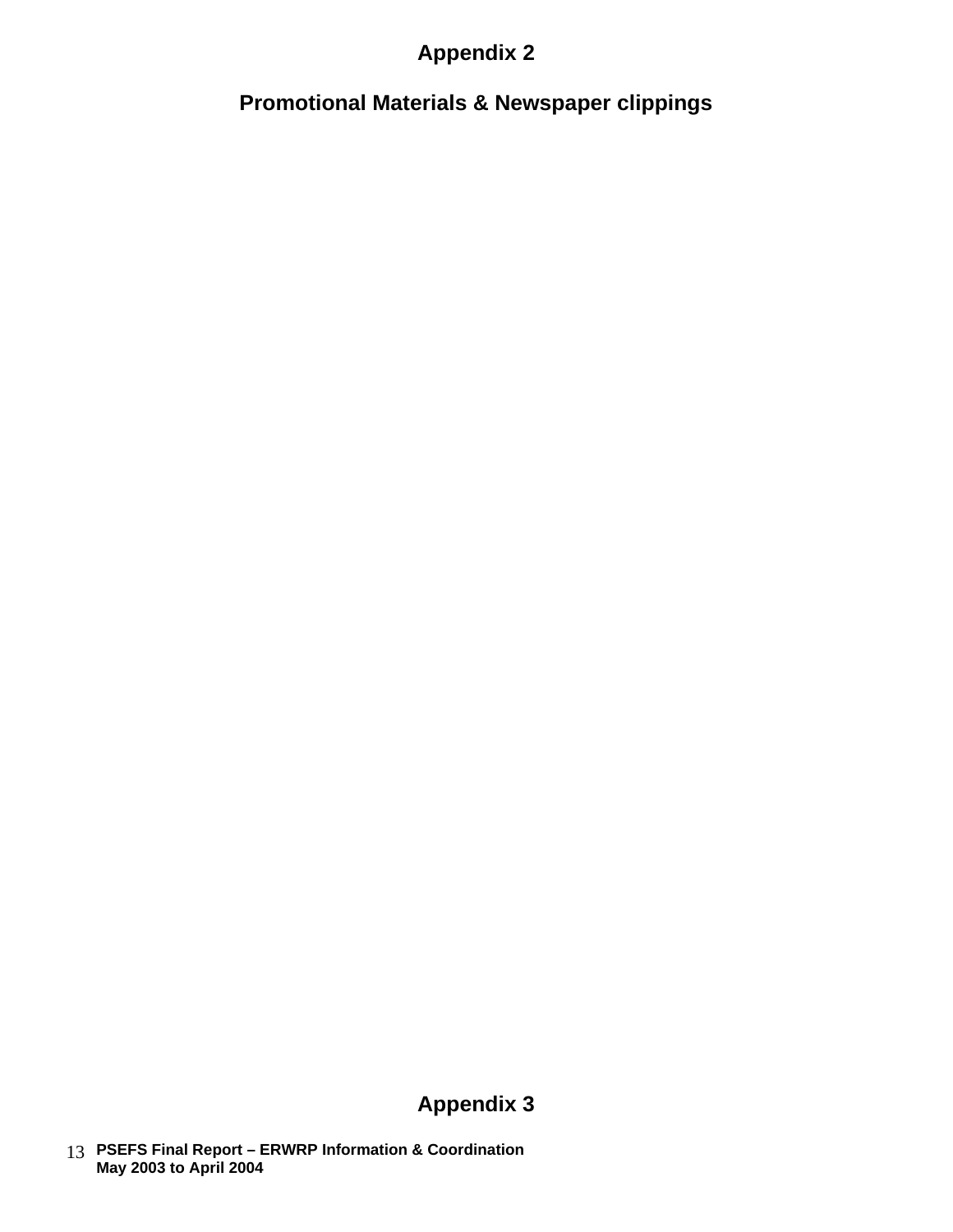# **Appendix 4**

 **PSEFS Final Report – ERWRP Information & Coordination**  14  **May 2003 to April 2004**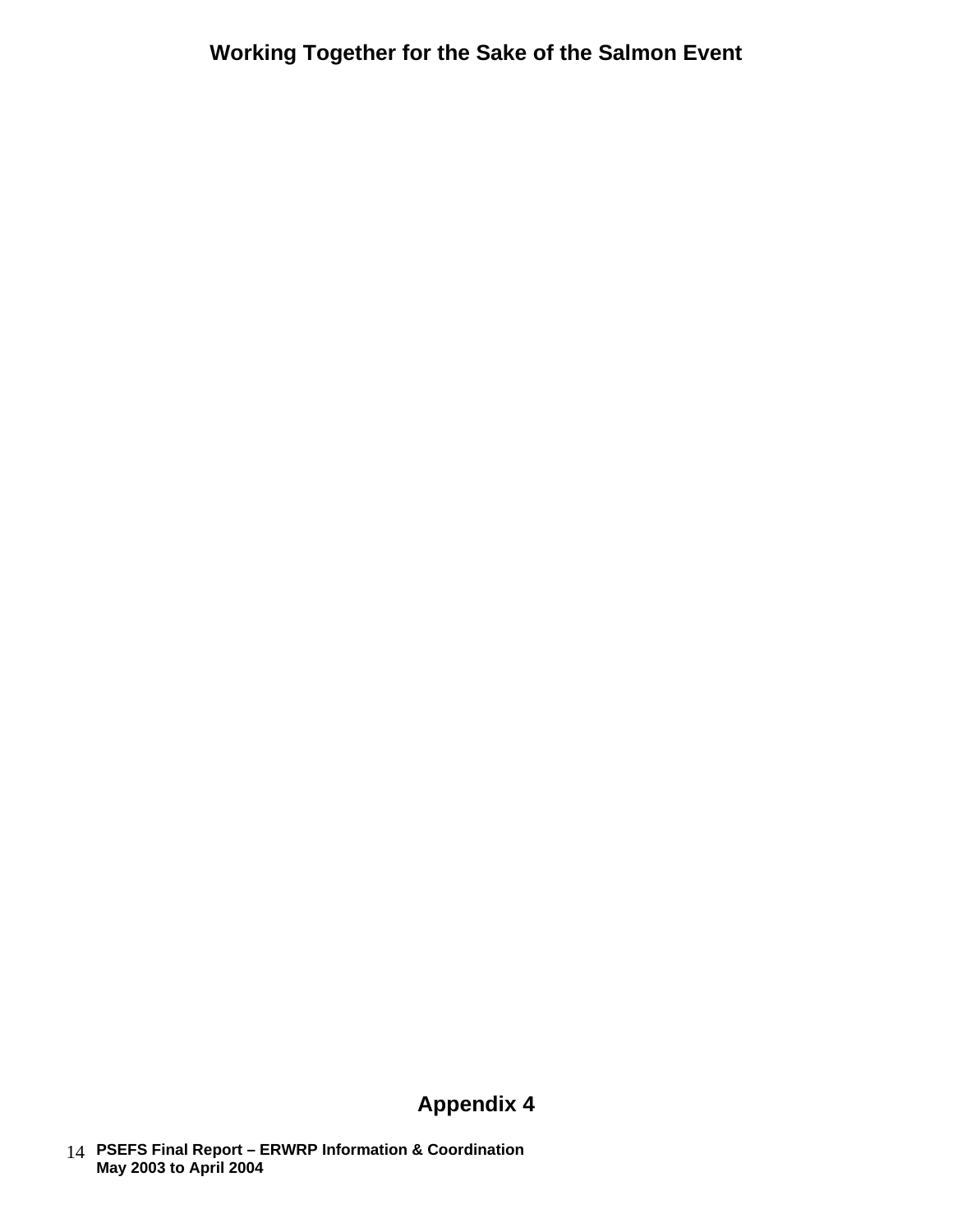**Rural Land Stewardship Workshop**

# **Appendix 5**

 **PSEFS Final Report – ERWRP Information & Coordination**  15  **May 2003 to April 2004**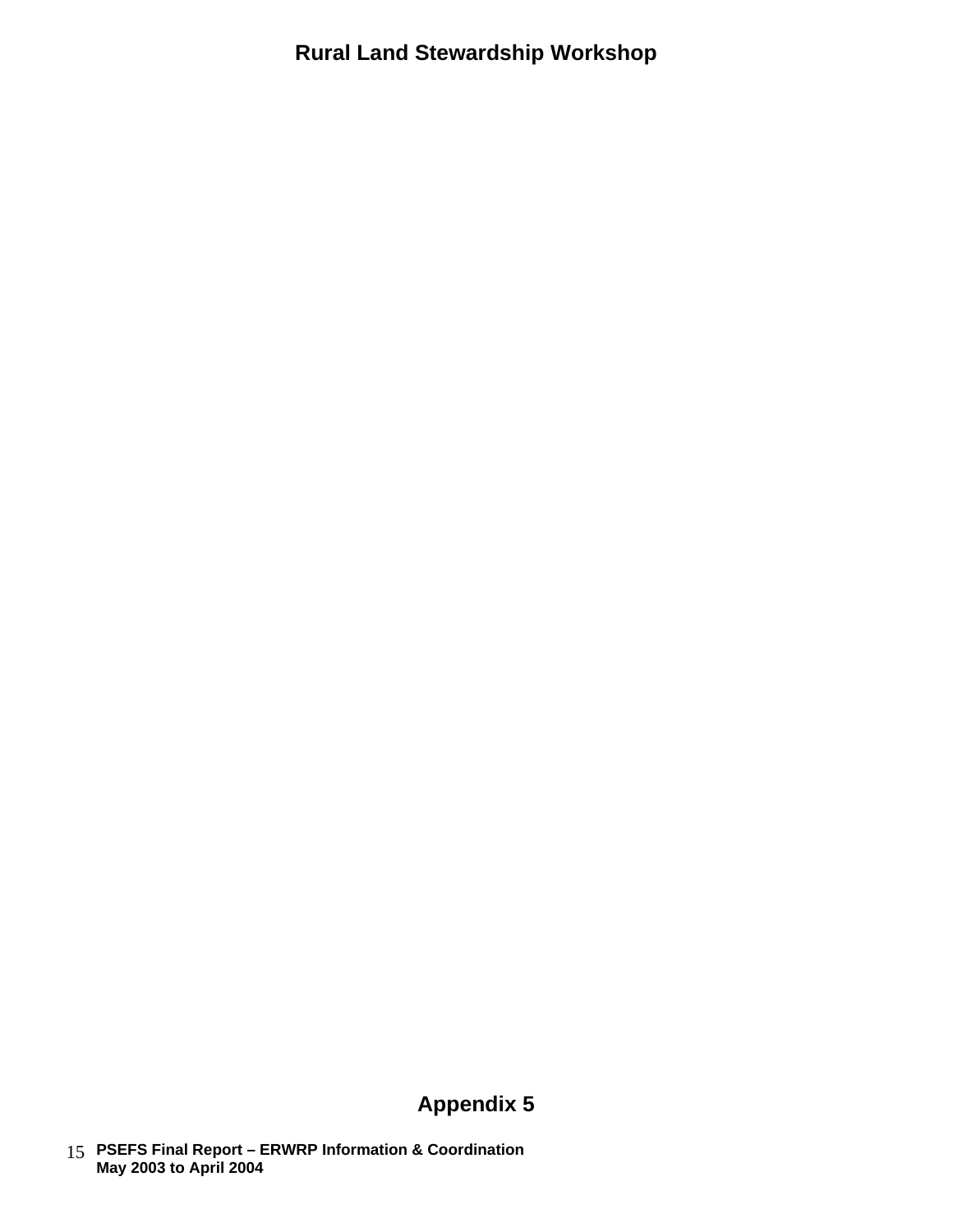**Junior Streamkeepers Activity Day**

# **Appendix 6**

 **PSEFS Final Report – ERWRP Information & Coordination**  16  **May 2003 to April 2004**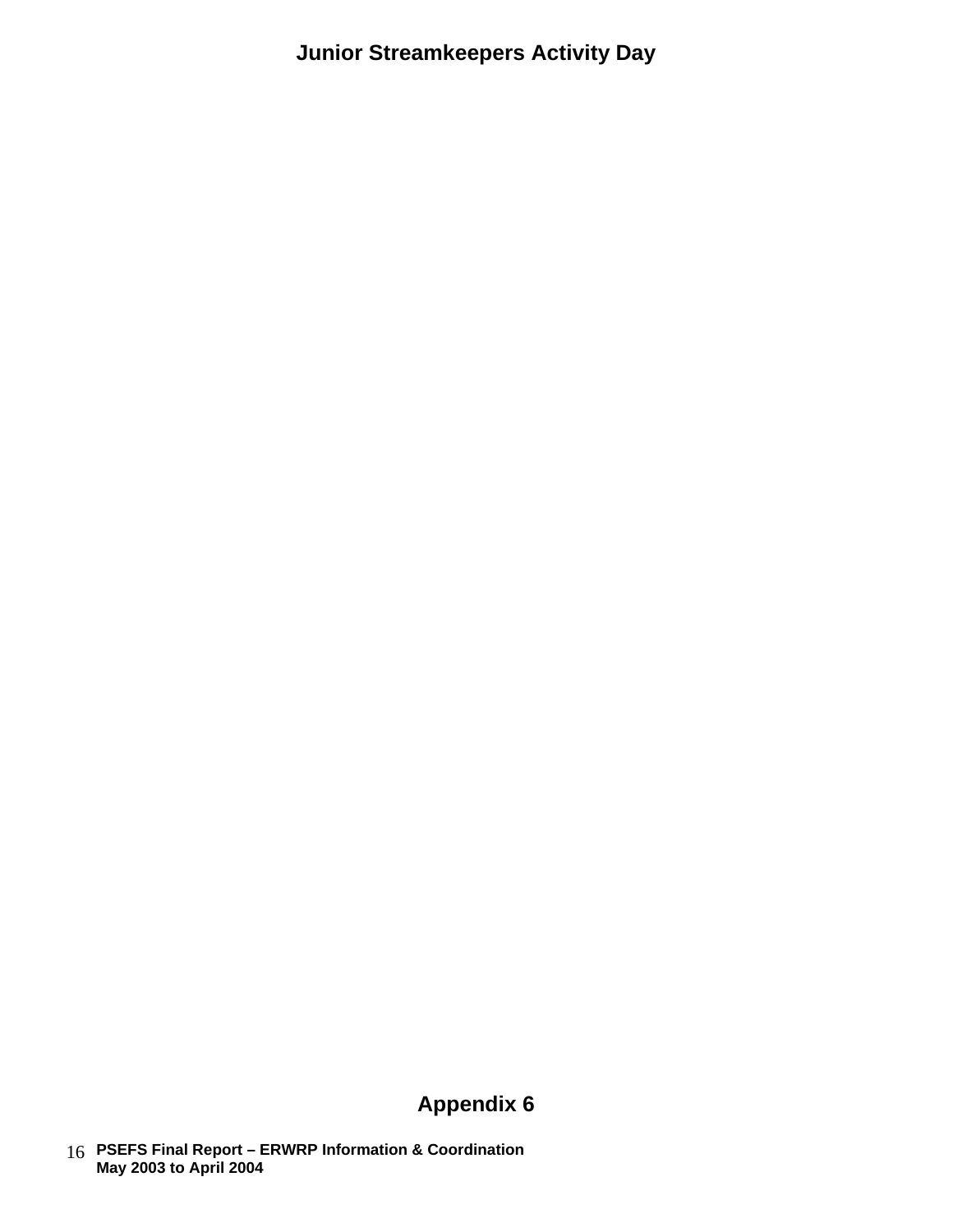# **2004 Call for Proposals**

# **Appendix 7**

 **PSEFS Final Report – ERWRP Information & Coordination**  17  **May 2003 to April 2004**